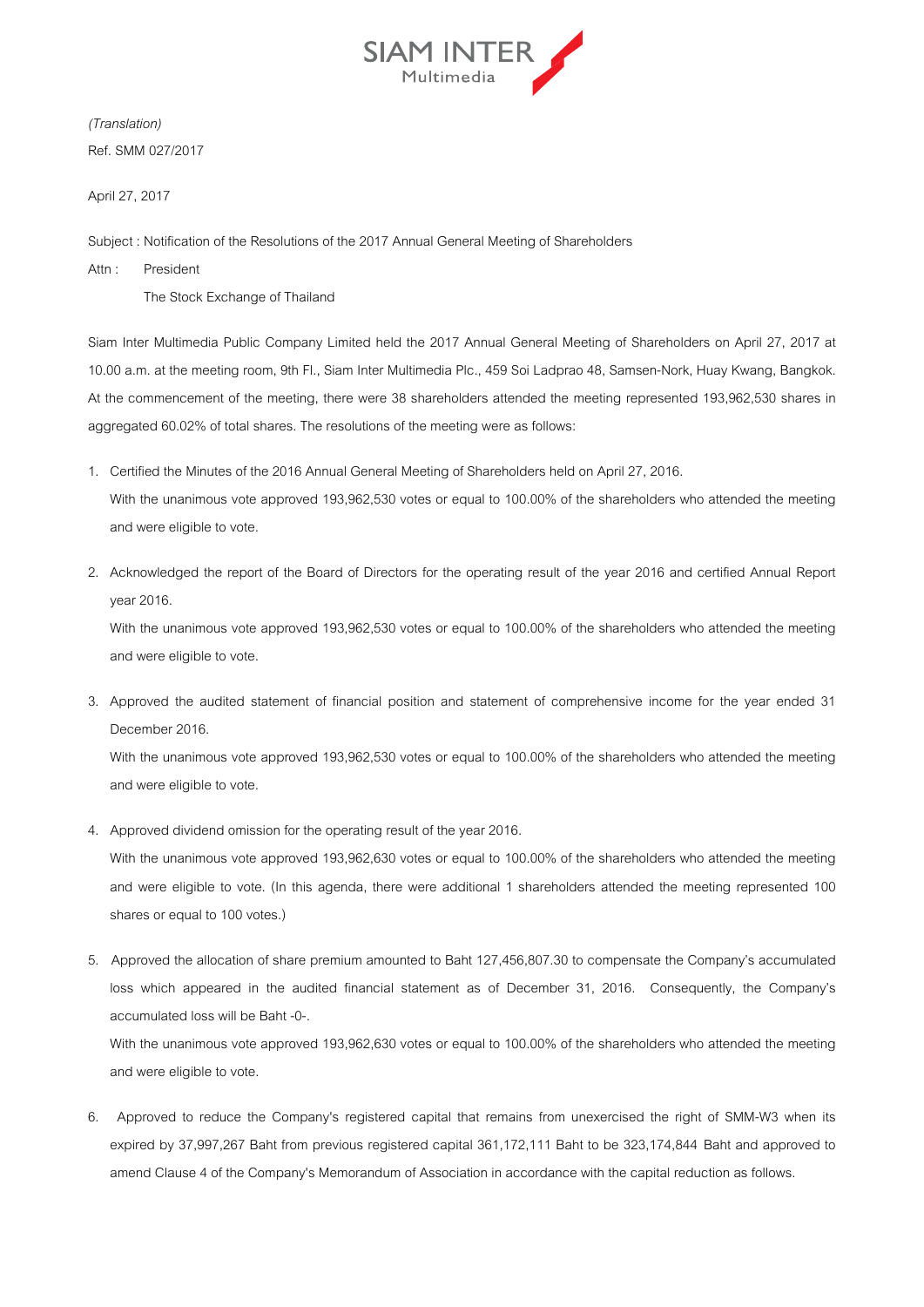| Giause 4               |                    |                                                                    |
|------------------------|--------------------|--------------------------------------------------------------------|
| The registered capital | 323,174,844 Baht   | (Three Hundred Twenty Three Million One Hundred                    |
|                        |                    | Seventy Four Thousand Eight Hundred and Forty Four Baht)           |
| Divided into           | 323,174,844 Shares | (Three Hundred Twenty Three Million One Hundred                    |
|                        |                    | Seventy Four Thousand Eight Hundred and Forty Four Shares)         |
| Par value per share    | 1 Baht             | (One Baht)                                                         |
| Consisting of          |                    |                                                                    |
| Ordinary shares        |                    | 323,174,844 Shares (Three Hundred Twenty Three Million One Hundred |
|                        |                    | Seventy Four Thousand Eight Hundred and Forty Four Shares)         |
| Preferred shares       | -None-Shares (-)   |                                                                    |

 $C$ lause 4

and were eligible to vote.

Clause 4

 With the unanimous vote approved 193,962,630 votes or equal to 100.00% of the shareholders who attended the meeting and were eligible to vote.

7. Approved issuance and offering of warrants #4 (SMM-W4) to existing shareholders of the Company in the amount of not exceeding 80,793,711 units at the ratio of 4 existing ordinary share: 1 unit of SMM-W4 (delete any fraction of shares) at 0 Baht (Zero Baht). The record date for eligible shareholders who have the right to receive SMM-W4 will be on Thursday 11<sup>th</sup> May, 2017 and the book closing date for collecting the name of shareholders according to Securities and Exchange Act Section 225 will be on Friday 12<sup>th</sup> May, 2017. With the unanimous vote approved 193,962,630 votes or equal to 100.00% of the shareholders who attended the meeting

8. Approved approve to increase Company's registered capital by 80,793,711 Baht from 323,174,844 Baht to be 403,968,555

Baht to accommodate the exercise of SMM-W4, and amend Clause 4 of the Company's Memorandum of Association in accordance with the capital increase as follows.

| The registered capital | 403.968.555 Baht | (Four Hundred Three Million Nine Hundred                    |
|------------------------|------------------|-------------------------------------------------------------|
|                        |                  | Sixty Eight Thousand Five Hundred and Fifty Five Baht)      |
| Divided into           |                  | 403,968,555 Shares (Four Hundred Three Million Nine Hundred |
|                        |                  | Sixty Eight Thousand Five Hundred and Fifty Five Shares)    |
| Par value per share    | 1 Baht           | (One Baht)                                                  |
| Consisting of          |                  |                                                             |
| Ordinary shares        |                  | 403,968,555 Shares (Four Hundred Three Million Nine Hundred |
|                        |                  | Sixty Eight Thousand Five Hundred and Fifty Five Shares)    |
| Preferred shares       | -None-Shares (-) |                                                             |

 With the unanimous vote approved 193,962,630 votes or equal to 100.00% of the shareholders who attended the meeting and were eligible to vote.

9. Approved issuance and allocation of the increased ordinary shares of not exceeding 80,793,711 shares with a par value of 1.00 Baht per share in accordance with the increased registered capital of the company to accommodate the right exercise of SMM-W4.